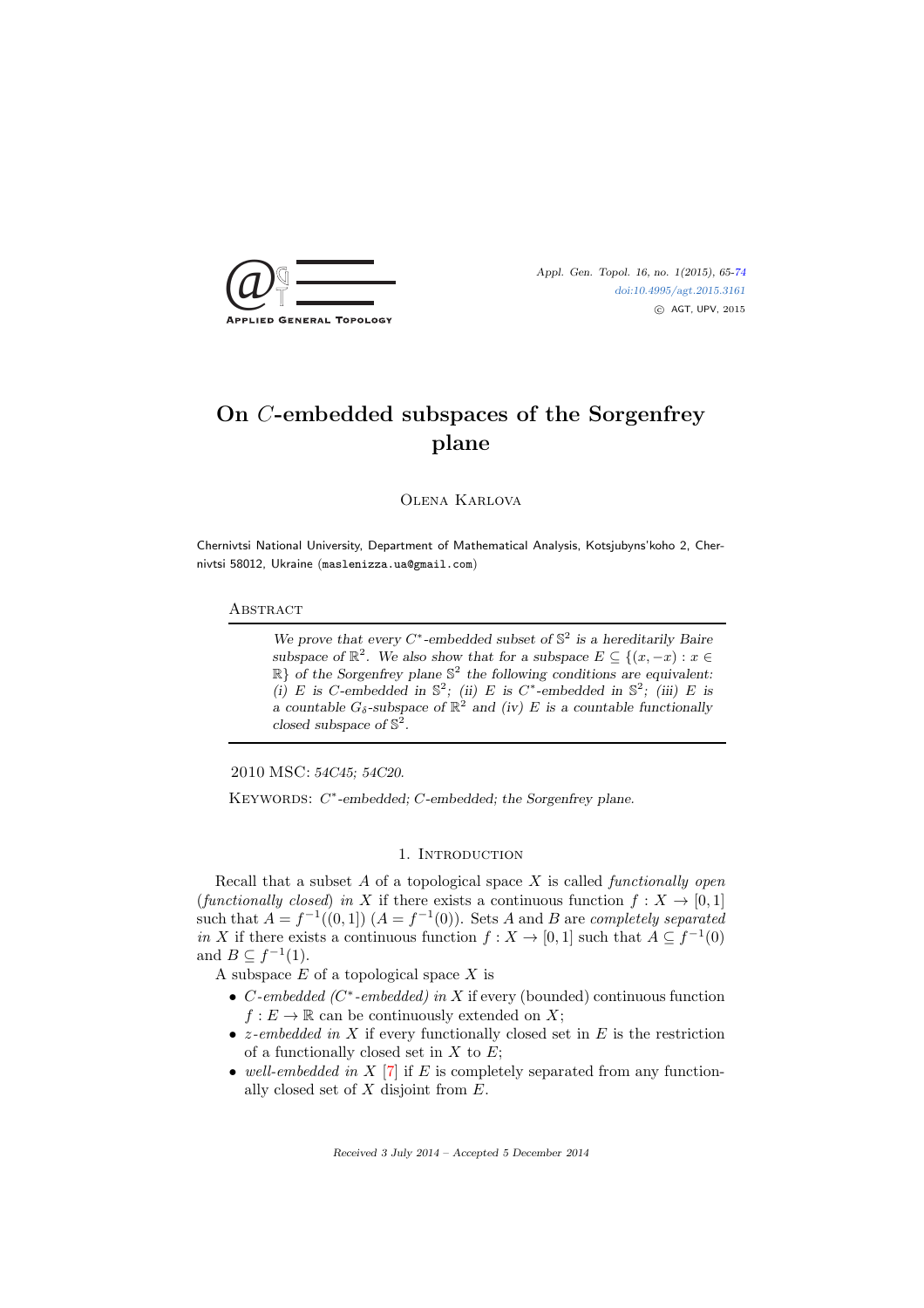Clearly, every C-embedded subspace of  $X$  is  $C^*$ -embedded in  $X$ . The converse in not true. Indeed, if  $E = N$  and  $X = \beta N$ , then E is C<sup>\*</sup>-embedded in X (see [\[4,](#page-8-2) 3.6.3]), but the function  $f: E \to \mathbb{R}$ ,  $f(x) = x$  for every  $x \in E$ , does not extend to a continuous function  $f: X \to \mathbb{R}$ .

A space X has the property  $(C^* = C)$  [\[11\]](#page-8-3) if every closed  $C^*$ -embedded subset of  $X$  is  $C$ -embedded in  $X$ . The classical Tietze-Urysohn Extension Theorem says that if X is a normal space, then every closed subset of X is  $C^*$ embedded and X has the property  $(C^* = C)$ . Moreover, a space X is normal if and only if every its closed subset is z-embedded (see  $[9,$  Proposition 3.7]).

The following theorem was proved by Blair and Hager in [\[2,](#page-8-5) Corollary 3.6].

<span id="page-1-0"></span>**Theorem 1.1.** A subset  $E$  of a topological space  $X$  is  $C$ -embedded in  $X$  if and only if E is z-embedded and well-embedded in X.

A space X is said to be  $\delta$ -normally separated [\[10\]](#page-8-6) if every closed subset of X is well-embedded in X. The class of  $\delta$ -normally separated spaces includes all normal spaces and all countably compact spaces. Theorem [1.1](#page-1-0) implies the following result.

Corollary 1.2. Every  $\delta$ -normally separated space has the property  $(C^* = C)$ .

According to  $[15]$  every  $C^*$ -embedded subspace of a completely regular first countable space is closed. The following problem is still open:

**Problem 1.3** ( $[12]$ ). Does there exist a first countable completely regular space without property  $(C^* = C)$ ?

H. Ohta in [\[11\]](#page-8-3) proved that the Niemytzki plane has the property  $(C^* = C)$ and asked does the Sorgenfrey plane  $\mathbb{S}^2$  (i.e., the square of the Sorgenfrey line S) have the property  $(C^* = C)$ ?

In the given paper we obtain some necessary conditions on a set  $E \subseteq \mathbb{S}^2$  to be  $C^*$ -embedded. We prove that every  $C^*$ -embedded subset of  $\mathbb{S}^2$  is a hereditarily Baire subspace of  $\mathbb{R}^2$ . We also characterize C- and C<sup>\*</sup>-embedded subspaces of the anti-diagonal  $\mathbb{D} = \{(x, -x) : x \in \mathbb{R}\}\$  of  $\mathbb{S}^2$ . Namely, we prove that for a subspace  $E \subseteq \mathbb{D}$  of  $\mathbb{S}^2$  the following conditions are equivalent: (i) E is Cembedded in  $\mathbb{S}^2$ ; (ii) E is C<sup>\*</sup>-embedded in  $\mathbb{S}^2$ ; (iii) E is a countable  $G_{\delta}$ -subspace of  $\mathbb{R}^2$  and (iv) E is a countable functionally closed subspace of  $\mathbb{S}^2$ .

## 2. Every finite power of the Sorgenfrey line is a hereditarily  $\alpha$ -FAVORABLE SPACE

Recall the definition of the Choquet game on a topological space  $X$  between two players  $\alpha$  and  $\beta$ . Player  $\beta$  goes first and chooses a nonempty open subset  $U_0$  of X. Player  $\alpha$  chooses a nonempty open subset  $V_1$  of X such that  $V_1 \subseteq U_0$ . Following this player  $\beta$  must select another nonempty open subset  $U_1 \subseteq V_1$  of X and  $\alpha$  must select a nonempty open subset  $V_2 \subseteq U_1$ . Acting in this way, the players  $\alpha$  and  $\beta$  obtain sequences of nonempty open sets  $(U_n)_{n=0}^{\infty}$  and  $(V_n)_{n=1}^{\infty}$ such that  $U_{n-1} \subseteq V_n \subseteq U_n$  for every  $n \in \mathbb{N}$ . The player  $\alpha$  wins if  $\bigcap_{n=1}^{\infty} V_n \neq \emptyset$ .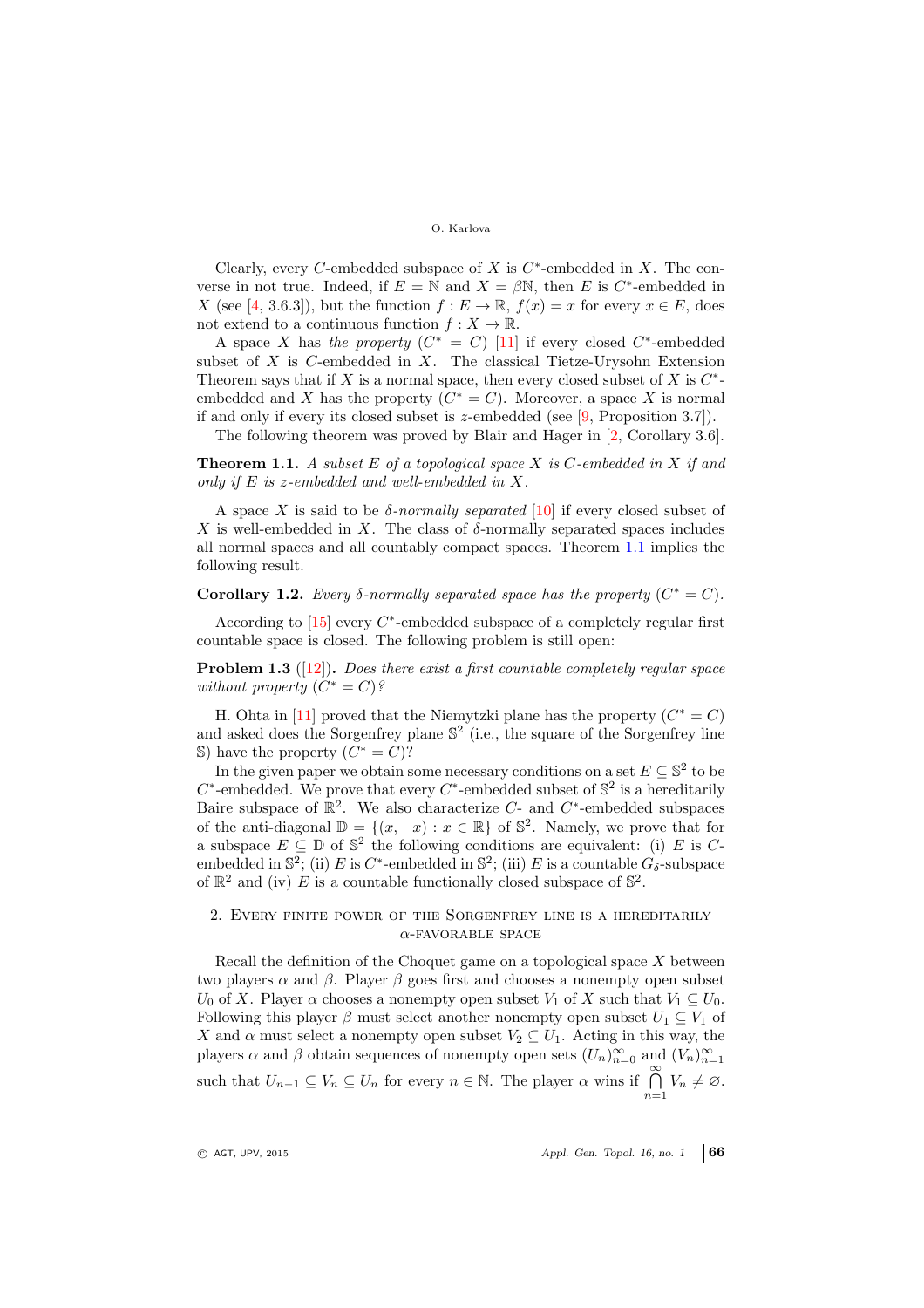Otherwise, the player  $\beta$  wins. If there exists a rule (a strategy) such that  $\alpha$  wins if he plays according to this rule, then X is called  $\alpha$ -favorable. Respectively, X is called  $\beta$ -unfavorable if the player  $\beta$  has no winning strategy. Clearly, every  $\alpha$ -favorable space X is  $\beta$ -unfavorable. Moreover, it is known [\[13\]](#page-8-8) that a topological space X is Baire if and only if it is  $\beta$ -unfavorable in the Choquet game.

If A is a subspace of a topological space X, then  $\overline{A}$  and intA mean the closure and the interior of A in X, respectively.

<span id="page-2-0"></span>**Lemma 2.1.** Let  $X = \bigcup^{n}$  $\bigcup_{k=1} X_k$ , where  $X_k$  is an  $\alpha$ -favorable subspace of X for every  $k = 1, \ldots, n$ . Then X is an  $\alpha$ -favorable space.

*Proof.* We prove the lemma for  $n = 2$ . Let  $G = G_1 \cup G_2$ , where  $G_i = \text{int}X_i$ ,  $i = 1, 2$ . We notice that for every  $i = 1, 2$  the space  $X_i$  is  $\alpha$ -favorable, since it contains dense  $\alpha$ -favorable subspace. Then  $G_i$  is  $\alpha$ -favorable as an open subspace of the  $\alpha$ -favorable space  $X_i$ . It is easy to see that the union G of two open  $\alpha$ -favorable subspaces is an  $\alpha$ -favorable space. Therefore, X is  $\alpha$ favorable, since G is dense in X.

Let  $p = (x, y) \in \mathbb{R}^2$  and  $\varepsilon > 0$ . We write

$$
B[p; \varepsilon) = [x, x + \varepsilon) \times [y, y + \varepsilon),
$$
  

$$
B(p; \varepsilon) = (x - \varepsilon, x + \varepsilon) \times (y - \varepsilon, y + \varepsilon).
$$

If  $A \subseteq \mathbb{S}^2$  then the symbol cls<sub>2</sub> A (cl<sub>R2</sub>A) means the closure of A in the space  $\mathbb{S}^2$   $(\mathbb{R}^2)$ .

We say that a space X is *hereditarily*  $\alpha$ *-favorable* if every its closed subspace is  $\alpha$ -favorable.

<span id="page-2-1"></span>**Theorem 2.2.** For every  $n \in \mathbb{N}$  the space  $\mathbb{S}^n$  is hereditarily  $\alpha$ -favorable.

*Proof.* Let  $n = 1$  and  $\emptyset \neq F \subseteq \mathbb{S}$ . Assume that  $\beta$  chose a nonempty open in F set  $U_0 = [a_0, b_0] \cap F$ ,  $a_0 \in F$ . If  $U_0$  has an isolated point x in S, then  $\alpha$  chooses  $V_1 = \{x\}$  and wins. Otherwise,  $\alpha$  put  $V_1 = [a_0, c_0] \cap F$ , where  $c_0 \in (a_0, b_0) \cap F$ and  $c_0 - a_0 < 1$ . Now let  $U_1 = [a_1, b_1] \cap F \subseteq V_1$  be the second turn of  $\beta$  such that  $a_1 \in F$  and the set  $(a_1, b_1) \cap F$  has no isolated points in S. Then there exists  $c_1 \in (a_1, b_1) \cap F$  such that  $c_1 - a_1 < \frac{1}{2}$ . Let  $V_2 = [a_1, c_1) \cap F$ . Repeating this process, we obtain sequences  $(U_m)_{m=0}^{\infty}$ ,  $(V_m)_{m=1}^{\infty}$  of open subsets of F and sequences of points  $(a_m)_{m=0}^{\infty}$ ,  $(b_m)_{m=0}^{\infty}$  and  $(c_m)_{m=1}^{\infty}$  such that  $[a_m, b_m] \supseteq$  $[a_m, c_m] \supseteq [a_{m+1}, b_{m+1}), \ c_m - a_m < \frac{1}{m+1}, \ c_m \in F, \ U_m = [a_m, b_m] \cap F$  and  $V_{m+1} = [a_m, c_m] \cap F$  for every  $m = 0, 1, \ldots$  According to the Nested Interval Theorem, the sequence  $(c_m)_{m=1}^{\infty}$  is convergent in S to a point  $x^* \in \bigcap_{m=0}^{\infty} V_m$ . Since F is closed in S,  $x^* \in F$ . Hence,  $F \cap \bigcap_{m=0}^{\infty} V_m \neq \emptyset$ . Consequently, F is  $\alpha$ -favorable.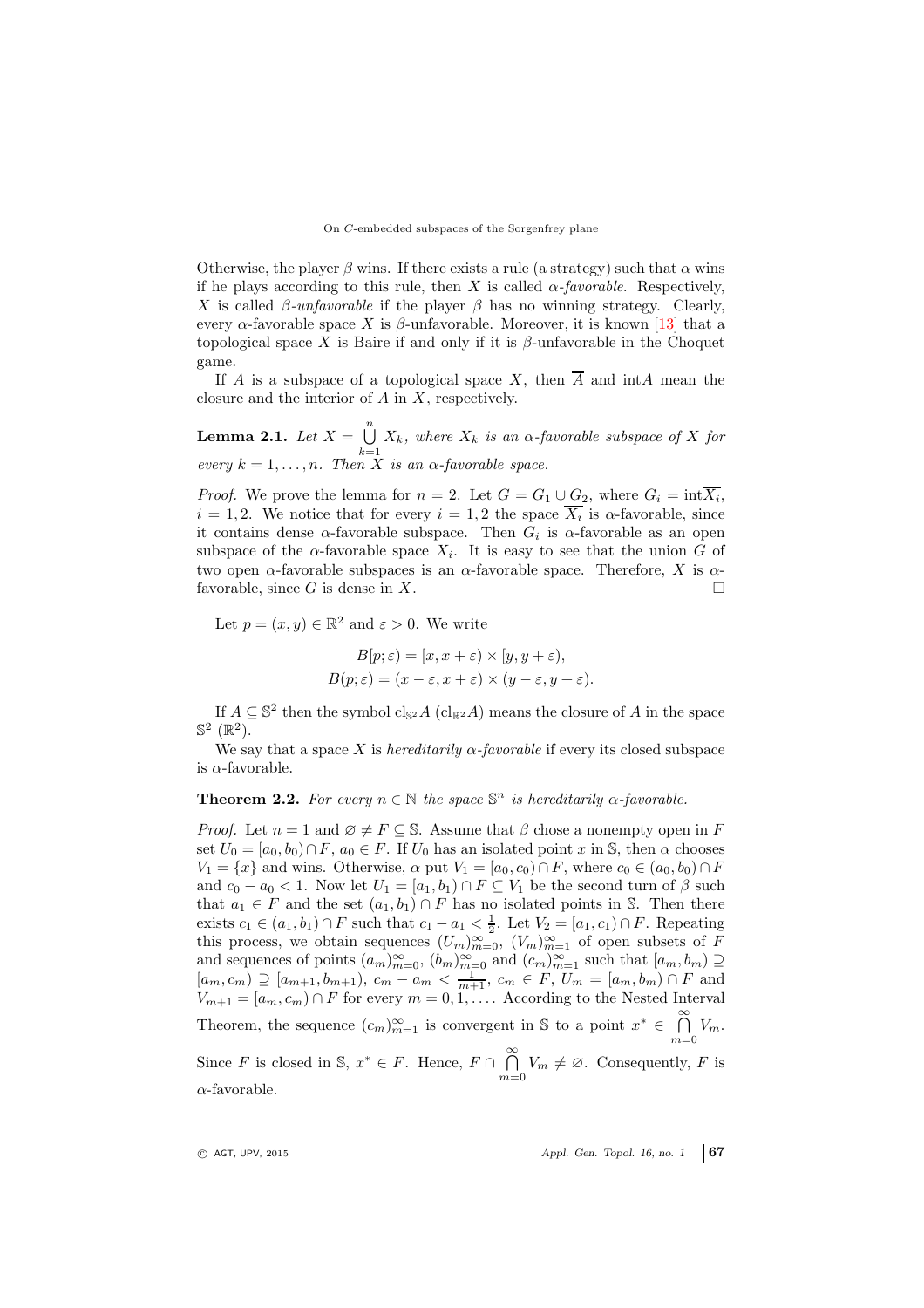Suppose that the theorem is true for all  $1 \leq k \leq n$  and prove it for  $k = n+1$ . Consider a set  $\varnothing \neq F \subseteq \mathbb{S}^{n+1}$ . Let the player  $\beta$  chooses a set  $U_0 = F \cap \prod_{i=1}^{n+1} [a_{0,k}, b_{0,k})$  with  $a_0 = (a_{0,k})_{k=1}^{n+1} \in F$ . Denote  $U_0^+ = \prod_{i=1}^{n+1} (a_{0,k}, b_{0,k})$  and  $\prod_{k=1}^{n+1} [a_{0,k}, b_{0,k})$  with  $a_0 = (a_{0,k})_{k=1}^{n+1} \in F$ . Denote  $U_0^+ = \prod_{k=1}^{n+1}$  $\prod_{k=1} (a_{0,k}, b_{0,k})$  and consider the case  $U_0^+ \cap F = \emptyset$ . For every  $k = 1, ..., n + 1$  we set  $U_{0,k} =$  ${a_{0,k}}\times \prod_{i\neq k} [a_{0,i}, b_{0,i})$  and  $F_{0,k} = F \cap U_{0,k}$ . Since  $U_{0,k}$  is homeomorphic to  $\mathbb{S}^n$ , by the inductive assumption the space  $F_{0,k}$  is  $\alpha$ -favorable for every  $k = 1, \ldots, n+1$ . Then F is  $\alpha$ -favorable according to Lemma [2.1.](#page-2-0) Now let  $U_0^+ \cap F \neq \emptyset$ . If there exists an isolated in  $\mathbb{S}^{n+1}$  point  $x \in U_0$ , then  $\alpha$  put  $V_1 = \{x\}$  and wins. Assume  $U_0$  has no isolated points in  $\mathbb{S}^{n+1}$ . Then there is  $c_0 = (c_{0,k})_{k=1}^{n+1} \in U_0^+ \cap F$ such that diam( $\prod_{n=1}^{n+1}$  $\prod_{k=1}^{n+1} [a_{0,k}, c_{0,k})$  < 1. We put  $V_1 = F \cap \prod_{k=1}^{n+1}$  $\prod_{k=1} [a_{0,k}, c_{0,k}).$  Let  $U_1 = F \cap \prod^{n+1}$  $\prod_{k=1}^{n} [a_{1,k}, b_{1,k})$  be the second turn of  $\beta$  such that  $a_1 = (a_{1,k})_{k=1}^{n+1} \in F$ and  $U_1 \subseteq V_1$ . Again, if  $U_1^+ \cap F = \emptyset$ , where  $U_1^+ = \prod^{n+1}$  $\prod_{k=1} (a_{1,k}, b_{1,k})$ , then, using the inductive assumption, we obtain that for every  $k = 1, \ldots, n + 1$  the space  $F \cap (\{a_{1,k}\} \times \prod [a_{1,i}, b_{1,i})\})$  is  $\alpha$ -favorable. Then  $\alpha$  has a winning strategy in F  $i{\neq}k$ by Lemma [2.1.](#page-2-0) If  $U_1^+ \cap F \neq \emptyset$  and  $U_1$  has no isolated points in  $\mathbb{S}^{n+1}$ , the player  $\alpha$  chooses a point  $c_1 = (c_{1,k})_{k=1}^{n+1} \in U_1^+ \cap F$  such that  $\text{diam}(\prod_{k=1}^{n+1}$  $\prod_{k=1} [a_{1,k}, c_{1,k})$  < 1/2 and put  $V_2 = F \cap \prod_{k=1}^{n+1} [a_{1,k}, c_{1,k})$ . Repeating this process, we obtain sequences of points  $(a_m)_{m=0}^{\infty}$ ,  $(b_m)_{m=0}^{\infty}$  and  $(c_m)_{m=0}^{\infty}$ , and of sets  $(U_m)_{m=0}^{\infty}$  and  $(V_m)_{m=1}^{\infty}$ , which satisfy the following properties:

1)  $U_m = F \cap \prod^{n+1}$  $\prod_{k=1} [a_{m,k}, b_{m,k});$ 2)  $a_m \in F$ ,  $c_m \in U_m^+ \cap F$ ; 3)  $V_{m+1} = F \cap \prod^{n+1}$  $\prod_{k=1} [a_{m,k}, c_{m,k});$ 4)  $V_{m+1} \subseteq U_m \subseteq V_m$ ; 5) diam $(V_{m+1}) < \frac{1}{m+1}$ 

for every  $m = 0, 1, \ldots$  We observe that the sequence  $(c_m)_{m=0}^{\infty}$  is convergent in  $\mathbb{R}^{n+1}$  and  $x^* = \lim_{m \to \infty} c_m \in \bigcap_{m=0}^{\infty} \overline{V_m} = \bigcap_{m=0}^{\infty} V_m$ . Since  $c_m \to x^*$  in  $\mathbb{S}^{n+1}$ ,  $c_m \in F$ and F is closed in  $\mathbb{S}^{n+1}$ ,  $x^* \in F \cap \left(\bigcap_{m=0}^{\infty} V_m\right)$ . Hence, F is  $\alpha$ -favorable.  $\square$ 

 $Q$  AGT, UPV, 2015  $\qquad \qquad \text{Appl. Gen. Topol. 16, no. 1}$  68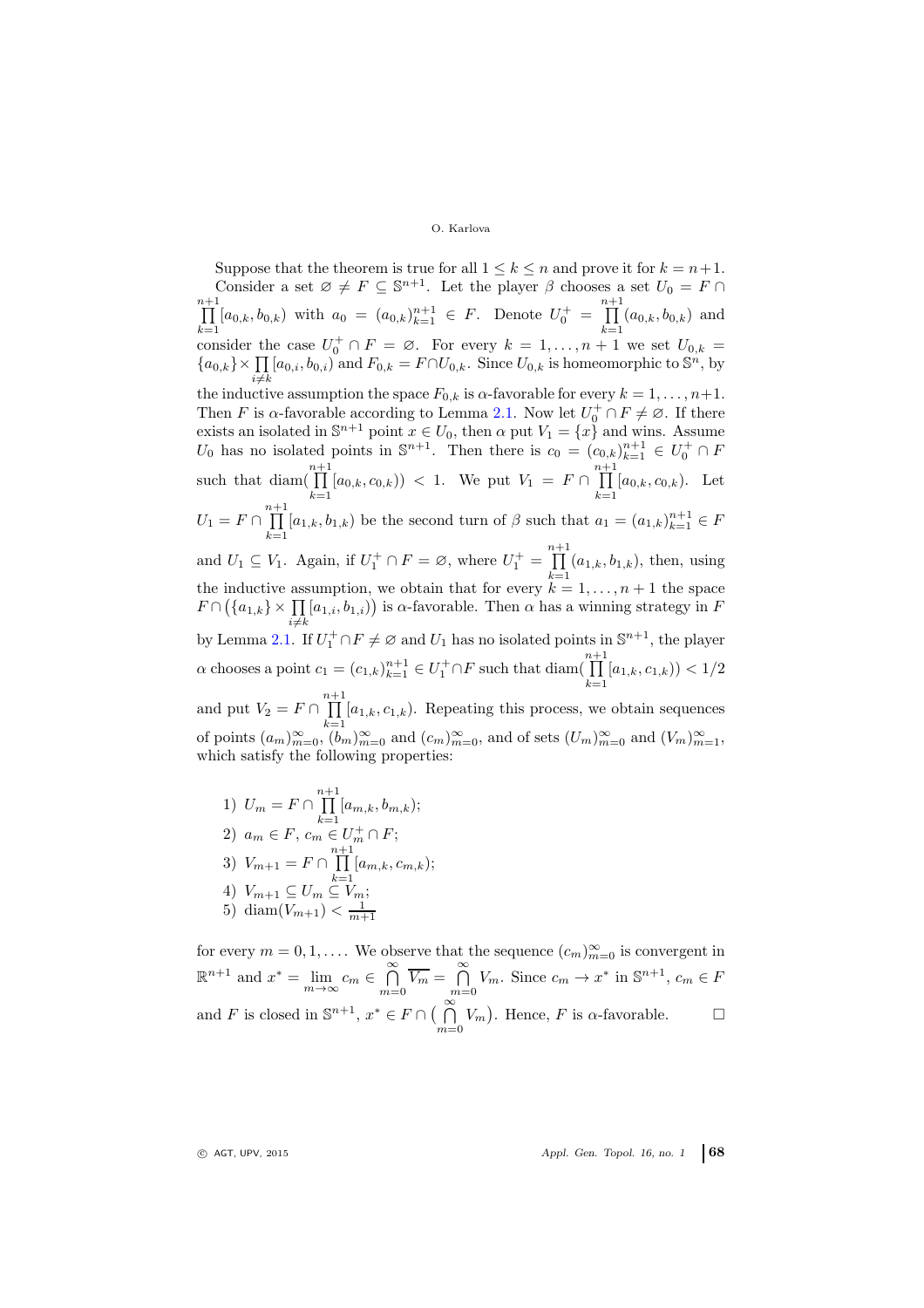#### On C-embedded subspaces of the Sorgenfrey plane

# 3. EVERY  $C^*$ -EMBEDDED SUBSPACE OF  $\mathbb{S}^2$  is a hereditarily Baire SUBSPACE OF  $\mathbb{R}^2$ .

<span id="page-4-4"></span><span id="page-4-0"></span>**Lemma 3.1.** A set  $E \subseteq \mathbb{R}^2$  is functionally closed in  $\mathbb{S}^2$  if and only if

- 1) E is  $G_{\delta}$  in  $\mathbb{R}^2$ ; and
- 2) if  $F$  is  $\mathbb{R}^2$ -closed set disjoint from  $E$ , then  $F$  and  $E$  are completely separated in  $\mathbb{S}^2$ .

*Proof.* Necessity. Let  $f : \mathbb{S}^2 \to \mathbb{R}$  be a continuous function such that  $E =$  $f^{-1}(0)$ . According to [\[1,](#page-8-9) Theorem 2.1], f is a Baire-one function on  $\mathbb{R}^2$ . Consequently, E is a  $G_{\delta}$  subset of  $\mathbb{R}^{2}$ .

Condition [\(2\)](#page-4-0) follows from the fact that every  $\mathbb{R}^2$ -closed set is, evidently, a functionally closed subset of  $\mathbb{S}^2$ .

Sufficiency. Since E is  $G_{\delta}$  in  $\mathbb{R}^{2}$ , there exists a sequence of  $\mathbb{R}^{2}$ -closed sets  $F_n$  such that  $X \setminus E = \bigcup_{n=1}^{\infty} F_n$ . Clearly,  $E \cap F_n = \emptyset$ . Then condition [\(2\)](#page-4-0) implies that for every  $n \in \mathbb{N}$  there exists a continuous function  $f_n : \mathbb{S}^2 \to \mathbb{R}$  such that  $E \subseteq f_n^{-1}(0)$  i  $F_n \subseteq f^{-1}(1)$ . Then  $E = \bigcap_{n=1}^{\infty} f_n^{-1}(0)$ . Hence, E is functionally closed in S 2 .

<span id="page-4-3"></span>**Lemma 3.2.** Let X be a metrizable space,  $A \subseteq X$  be a set without isolated points and let  $B \subseteq X$  be a countable set such that  $A \cap B = \emptyset$ . Then there exists a set  $C \subseteq A$  without isolated points such that  $\overline{C} \cap B = \emptyset$ .

*Proof.* Let  $d$  be a metric on  $X$ , which generates its topological structure. For  $x_0 \in X$  and  $r > 0$  we denote  $B(x_0, r) = \{x \in X : d(x, x_0) < r\}$  and  $B[x_0, r] =$  ${x \in X : d(x, x_0) \leq r}$ . Let  $B = \{b_n : n \in \mathbb{N}\}$ . We put  $A_0 = \emptyset$  and construct sequences  $(A_n)_{n=1}^{\infty}$  and  $(V_n)_{n=1}^{\infty}$  of nonempty finite sets  $A_n \subseteq A$  and open neighborhoods  $V_n$  of  $b_n$  which for every  $n \in \mathbb{N}$  satisfy the following conditions:

<span id="page-4-1"></span>
$$
(3.1) \t A_{n-1} \subseteq A_n;
$$

(3.2) 
$$
\forall x \in A_n \ \exists y \in A_n \setminus \{x\} \ \text{with} \ d(x, y) \leq \frac{1}{n};
$$

<span id="page-4-2"></span>
$$
(3.3) \t d(A_n, \bigcup_{1 \le i \le n} V_i) > 0.
$$

Let  $A_1 = \{x_1, y_1\}$ , where  $d(x_1, y_1) \leq 1$  and  $x_1 \neq y_1$ . We take  $\varepsilon > 0$  such that  $A_1 \cap B[b_1, \varepsilon] = \emptyset$  and put  $V_1 = B(b_1, \varepsilon)$ . Assume that we have already defined finite sets  $A_1, \ldots, A_k$  and neighborhoods  $V_1, \ldots, V_k$  of  $b_1, \ldots, b_k$ , respectively, which satisfy conditions  $(3.1)$ – $(3.3)$  for every  $n = 1, ..., k$ . Let  $A_k = \{a_1, \ldots, a_m\}, m \in \mathbb{N}$ . Taking into account that the set  $D = A \setminus \bigcup$  $\bigcup_{1\leq i\leq k} V_i$ has no isolated points, for every  $i = 1, \ldots, m$  we take  $c_i \in D$  with  $c_i \neq a_i$ and  $d(a_i, c_i) \leq \frac{1}{k+1}$ . Put  $A_{k+1} = A_k \cup \{c_1, \ldots, c_m\}$ . Take  $\delta > 0$  such that

 $A_{k+1} \cap B[b_{k+1}, \delta] = \emptyset$ . Let  $V_{k+1} = B(b_{k+1}, \delta)$ . Repeating this process, we obtain needed sequences  $(A_n)_{n=1}^{\infty}$  and  $(V_n)_{n=1}^{\infty}$ .

 $\circ$  AGT, UPV, 2015  $\circ$  Appl. Gen. Topol. 16, no. 1 69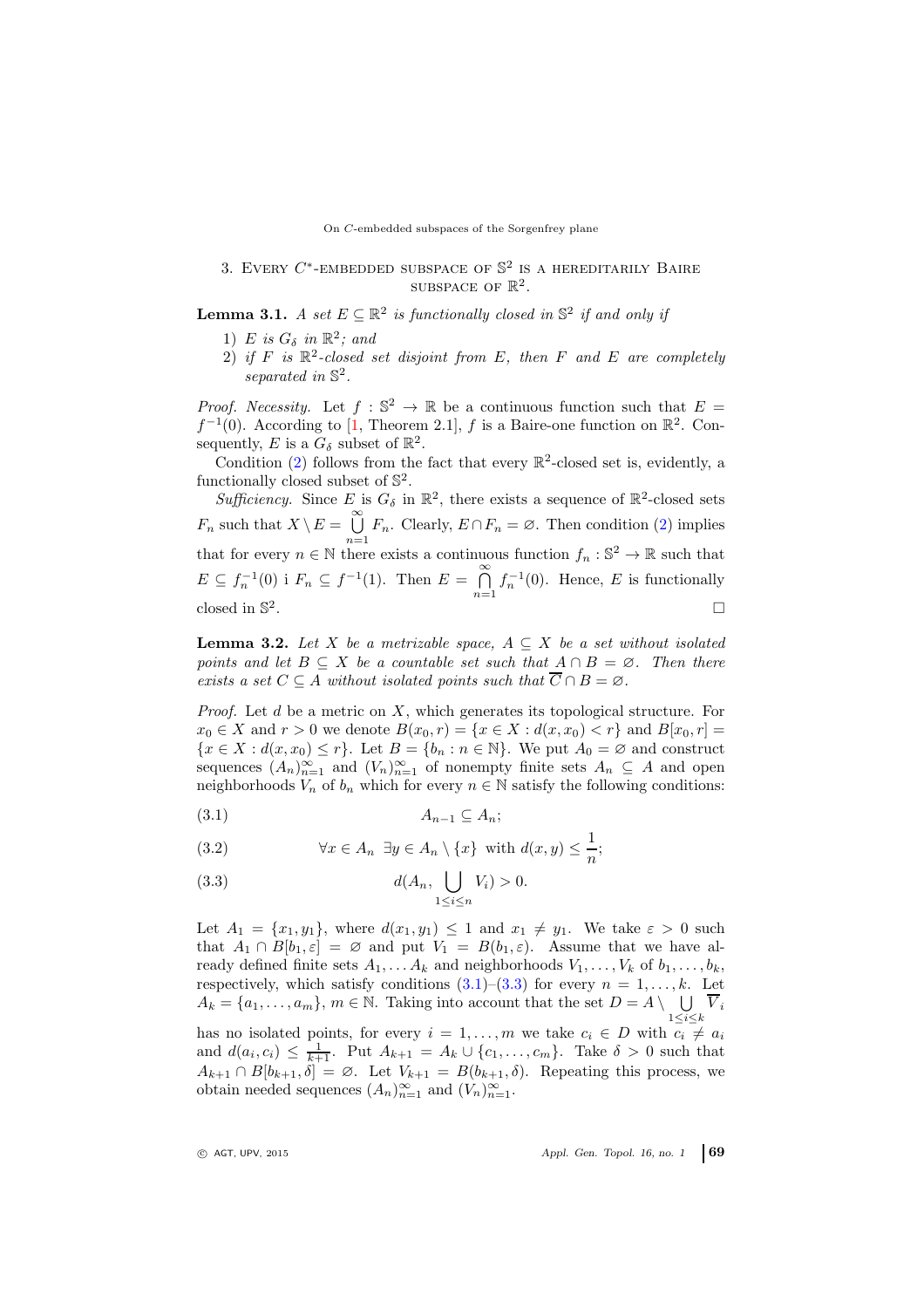It remains to put 
$$
C = \bigcup_{n=1}^{\infty} A_n
$$
.

The following results will be useful.

<span id="page-5-0"></span>**Theorem 3.3** ([\[5\]](#page-8-10)). A subspace E of a topological space X is  $C^*$ -embedded in  $X$  if and only if every two disjoint functionally closed subsets of  $E$  are completely separated in X.

<span id="page-5-1"></span>**Theorem 3.4** ([\[16\]](#page-9-1)). The Sorgenfrey plane  $\mathbb{S}^2$  is strongly zero-dimensional, *i.e.*, for any completely separated sets A and B in  $\mathbb{S}^2$  there exists a clopen set  $U \subseteq \mathbb{S}^2$  such that  $A \subseteq U \subseteq \mathbb{S}^2 \setminus B$ .

Recall that a space  $X$  is *hereditarily Baire* if every its closed subspace is Baire.

<span id="page-5-3"></span>**Theorem 3.5.** Let E be a  $C^*$ -embedded subspace of  $\mathbb{S}^2$ . Then E is a hereditarily Baire subspace of  $\mathbb{R}^2$ .

*Proof.* Assume that E is not  $\mathbb{R}^2$ -hereditarily Baire space and take an  $\mathbb{R}^2$ -closed countable subspace  $E_0$  without  $\mathbb{R}^2$ -isolated point (see [\[3\]](#page-8-11)). Notice that E is  $\mathbb{S}^2$ -closed according to [\[15,](#page-9-0) Corollary 2.3]. Therefore,  $E_0$  is  $\mathbb{S}^2$ -closed set. By Theorem [2.2](#page-2-1) the space  $E_0$  is  $\alpha$ -favorable, and, consequently,  $E_0$  is a Baire subspace of  $\mathbb{S}^2$ .

Let  $E'_0$  be a set of all  $\mathbb{S}^2$ -nonisolated points of  $E_0$ . Since  $E'_0$  is the set of the first category in  $\mathbb{S}^2$ -Baire space  $E_0$ , the set  $G = E_0 \backslash E'_0$  is  $\mathbb{S}^2$ -dense open discrete subspace of  $E_0$ . We notice that G is  $\mathbb{R}^2$ -dense subspace of  $E_0$ . By Lemma [3.2](#page-4-3) there exists a set  $C \subseteq G$  without  $\mathbb{R}^2$ -isolated point such that  $\text{cl}_{\mathbb{R}^2}C \cap E'_0 = \emptyset$ . We put  $F = \text{cl}_{\mathbb{R}^2} C \cap E_0$ .

Let A and B be any  $\mathbb{R}^2$ -dense in F disjoint sets such that  $F = A \cup B$ . Evidently A and B are clopen subsets of F, since F is  $\mathbb{S}^2$ -discrete space. Notice that F is z-embedded in E, because F is countable. Moreover, F is  $\mathbb{R}^2$ -closed in E. Hence, F is  $\mathbb{S}^2$ -functionally closed in E. By Theorem [1.1](#page-1-0) the set F is C-embedded in  $C^*$ -embedded in  $\mathbb{S}^2$  set E. Consequently, F is  $C^*$ -embedded in S 2 . Therefore, Theorem [3.3](#page-5-0) and Theorem [3.4](#page-5-1) imply that there exist disjoint clopen set  $U, V \subseteq \mathbb{S}^2$  such that  $A = U \cap F$  and  $B = V \cap F$ . According to Lemma [3.1](#page-4-4) the sets U and V are  $G_{\delta}$  in  $\mathbb{R}^2$ . Let  $D = \mathrm{cl}_{\mathbb{R}^2}F$ . Then  $U \cap D$  and  $V \cap D$  are  $\mathbb{R}^2$ -dense in D disjoint  $G_{\delta}$ -sets, which contradicts to the baireness of  $D$ .

# 4. EVERY DISCRETE  $C^*$ -EMBEDDED SUBSPACE OF  $\mathbb{S}^2$  is a countable  $G_{\delta}$ -subspace of  $\mathbb{R}^2$ .

<span id="page-5-2"></span>**Lemma 4.1.** Let X be a metrizable separable space and  $A \subseteq X$  be an uncountable set. Then there exists a set  $Q \subseteq A$  which is homeomorphic to the set  $\mathbb Q$  of all rational numbers.

*Proof.* Let  $A_0$  be the set of all points of A which are not condensation points A (a point  $a \in X$  is called a condensation point of A in X if every neighborhood of a contains uncountably many elements of A). Notice that  $A_0$  is countable,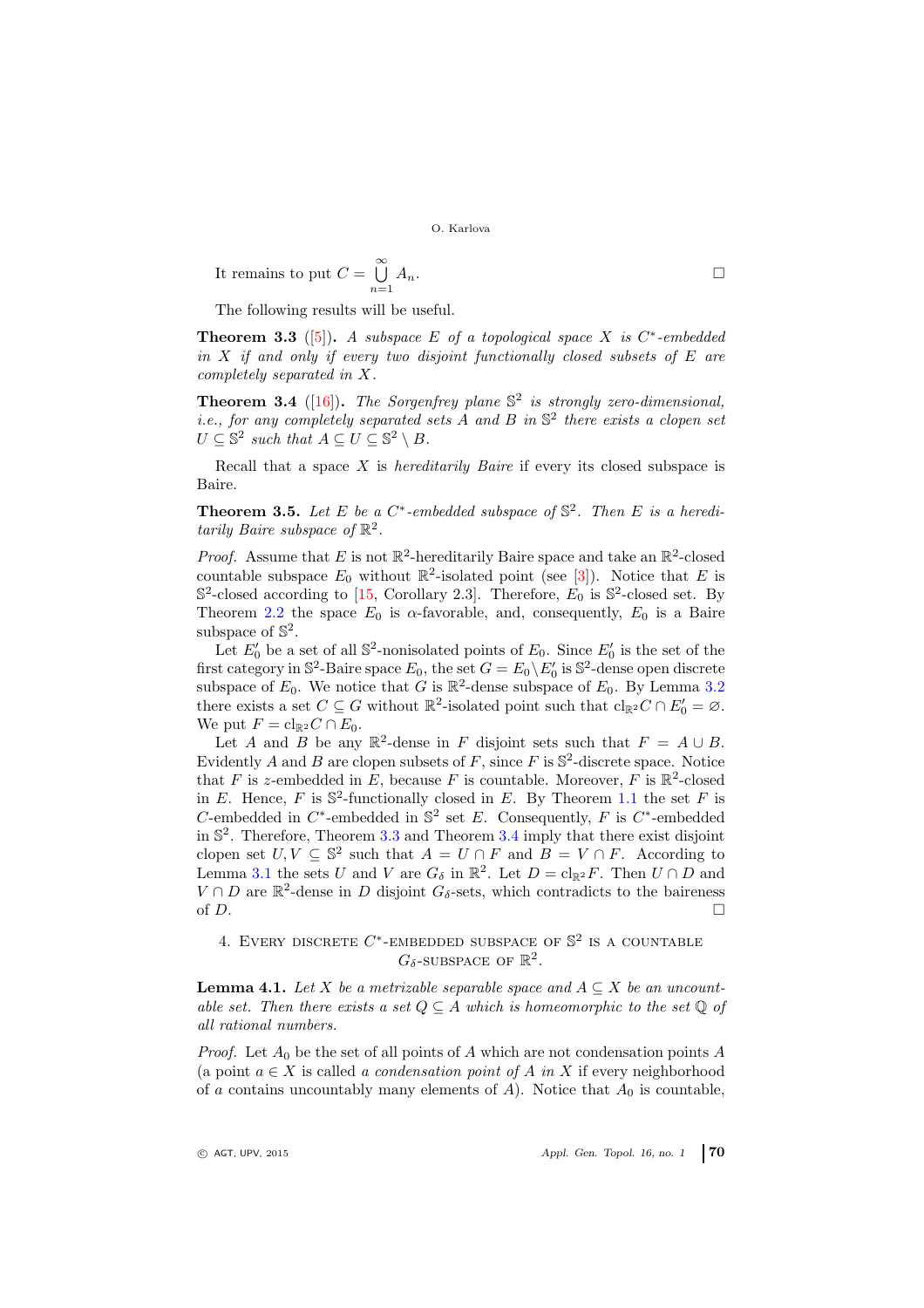since X has a countable base. Put  $B = A \setminus A_0$ . Then the inequality  $|A| > \aleph_0$ implies that every point of  $B$  is a condensation point of  $B$ . Take a countable subset  $Q \subseteq B$  which is dense in B. Clearly, every point of Q is not isolated. Hence, Q is homeomorphic to  $\mathbb Q$  by the Sierpinski Theorem [\[14\]](#page-9-2).

<span id="page-6-0"></span>**Lemma 4.2.** Let E be an  $\mathbb{R}^2$ -hereditarily Baire z-embedded subspace of  $\mathbb{S}^2$ . Then the set  $E^0$  of all isolated points of E is at most countable.

*Proof.* Assume  $E^0$  is uncountable. Notice that  $E^0$  is an  $F_{\sigma}$ -subset of E, since  $E^0$  is an open subset of E and  $\mathbb{S}^2$  is a perfect space by [\[6\]](#page-8-12). Then  $E^0 = \bigcup_{n=1}^{\infty} E_n$ , where every set  $E_n$  is closed in E. Take  $N \in \mathbb{N}$  such that  $E_N$  is uncountable. According to Lemma [4.1](#page-5-2) there exists a set  $Q \subseteq E_N$  which is homeomorphic to Q. Since Q is clopen in  $E_N$  and  $E_N$  is a clopen subset of a z-embedded in  $\mathbb{S}^2$  set E, there exists a functionally closed subset  $Q_1$  of  $\mathbb{S}^2$  such that  $Q = E \cap Q_1$ . By Lemma [3.1](#page-4-4) the set  $Q_1$  is a  $G_\delta$ -set in  $\mathbb{R}^2$ . Then  $Q$  is a  $G_\delta$ -subset of a hereditarily Baire space E. Hence,  $Q$  is a Baire space, a contradiction.  $\square$ 

<span id="page-6-1"></span>**Theorem 4.3.** If E is a discrete C<sup>\*</sup>-embedded subspace of  $\mathbb{S}^2$ , then E is a countable  $G_{\delta}$ -subspace of  $\mathbb{R}^2$ .

*Proof.* Theorem [3.5](#page-5-3) and Lemma [4.2](#page-6-0) imply that  $E$  is a countable hereditarily Baire subspace of  $\mathbb{R}^2$ . According to [\[8,](#page-8-13) Proposition 12] the set E is  $G_{\delta}$  in  $\mathbb{R}^2$ .

The converse implication in Theorem [4.3](#page-6-1) is not valid as Theorem [4.5](#page-6-2) shows.

<span id="page-6-3"></span>**Lemma 4.4.** Let A be an  $\mathbb{S}^2$ -closed set,  $\varepsilon > 0$  and  $L(A; \varepsilon) = \{p \in \mathbb{S}^2 : B[p; \varepsilon) \subseteq$ A. Then  $L(A; \varepsilon)$  is  $\mathbb{R}^2$ -closed.

*Proof.* We take  $p_0 = (x_0, y_0) \in \text{cl}_{\mathbb{R}^2} L(A; \varepsilon)$  and show that  $p_0 \in L(A; \varepsilon)$ . We consider  $U = \text{int}_{\mathbb{R}^2} B[p_0; \varepsilon]$  and prove that  $U \subseteq A$ . Take  $p = (x, y) \in U$ and put  $\delta = \min\{(x - x_0)/2, (y - y_0)/2, (x_0 + \varepsilon - x)/2, (y_0 + \varepsilon - y)/2\}$ . Let  $p_1 \in B(p_0; \delta) \cap L(A; \varepsilon)$ . It is easy to see that  $p \in B(p_1; \varepsilon)$ . Then  $p \in A$ , since  $p_1 \in L(A; \varepsilon)$ . Hence,  $U \subseteq A$ . Then  $B[p_0; \varepsilon) = \text{cl}_{\mathbb{S}^2} U \subseteq \text{cl}_{\mathbb{S}^2} A = A$ , which implies that  $p_0 \in L(A; \varepsilon)$ . Therefore,  $L(A; \varepsilon)$  is closed in  $\mathbb{R}^2$ .<br>. — П

<span id="page-6-2"></span>**Theorem 4.5.** There exists an  $\mathbb{S}^2$ -closed countable discrete  $G_{\delta}$ -subspace E of  $\mathbb{R}^2$  which is not C<sup>\*</sup>-embedded in  $\mathbb{S}^2$ .

*Proof.* Let C be the standard Cantor set on  $[0,1]$  and let  $(I_n)_{n=1}^{\infty}$  be a sequence of all complementary intervals  $I_n = (a_n, b_n)$  to C such that diam  $(I_{n+1}) \leq I_n$ diam  $(I_n)$  for every  $n \geq 1$ . We put  $p_n = (b_n; 1 - a_n)$ ,  $E = \{p_n : n \in \mathbb{N}\}\$  and  $F = \{(x, 1-x) : x \in \mathbb{R}\} \cap (C \times [0,1])$ . Notice that E is a closed subset of  $\mathbb{S}^2$ , F is functionally closed in  $\mathbb{S}^2$  and  $E \cap F = \emptyset$ .

Let  $N' \subseteq \mathbb{N}$  be a set such that  $\{b_n : n \in N'\}$  and  $\{b_n : n \in \mathbb{N} \setminus N'\}$  are dense subsets of C. To show that E is not C<sup>\*</sup>-embedded in  $\mathbb{S}^2$  we verify that disjoint clopen subsets

$$
E_1 = \{p_n : n \in N'\}
$$
 and  $E_2 = \{p_n : n \in \mathbb{N} \setminus N'\}$ 

 $\circ$  AGT, UPV, 2015  $\circ$  Appl. Gen. Topol. 16, no. 1 71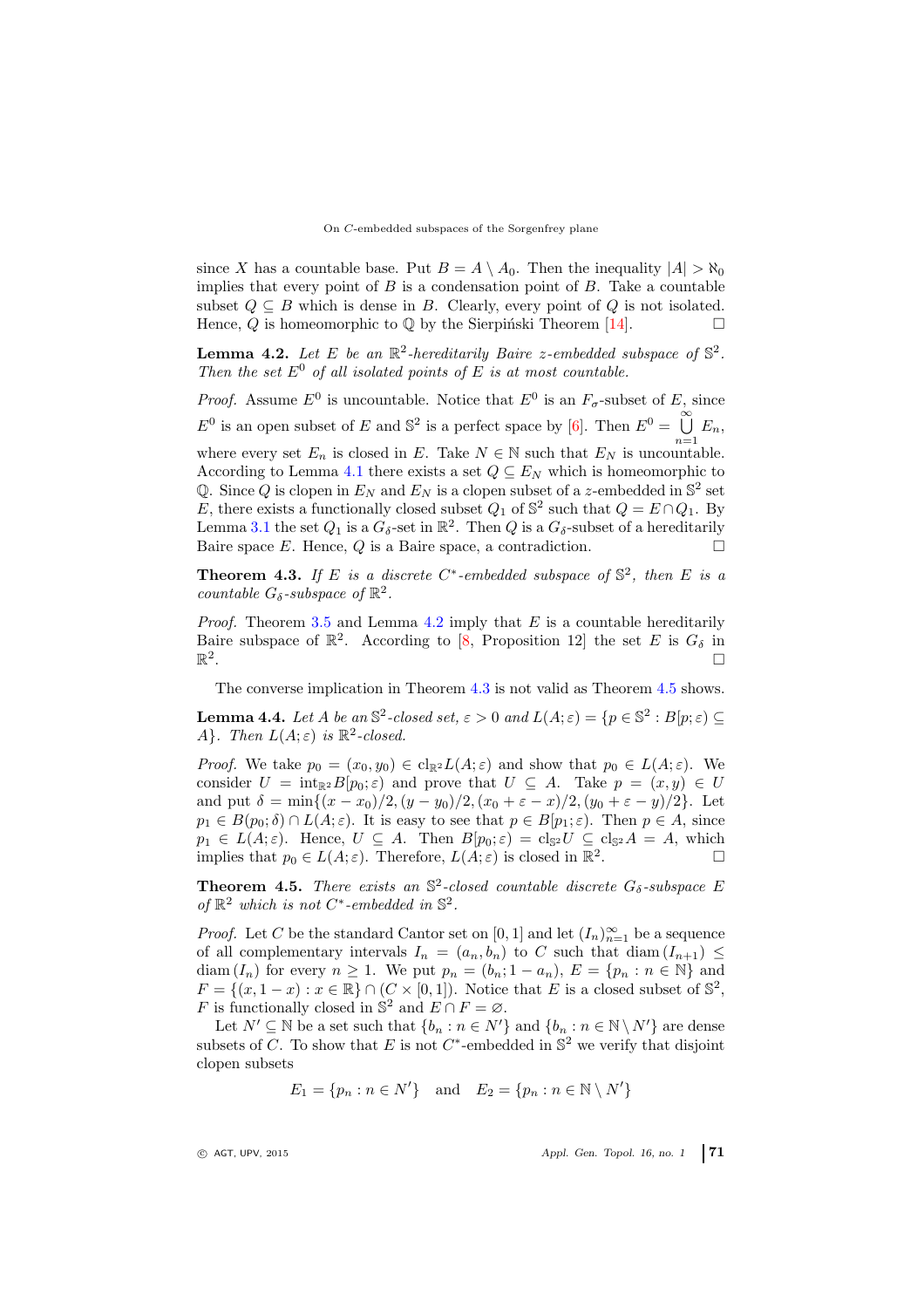of E can not be separated by disjoint clopen subsets in  $\mathbb{S}^2$ . Assume the contrary and take disjoint clopen subsets  $W_1$  and  $W_2$  of  $\mathbb{S}^2$  such that  $W_i \cap E = E_i$  for  $i = 1, 2.$ 

We prove that  $W_1 \cap F$  is  $\mathbb{R}^2$ -dense in F. To obtain a contradiction we take an  $\mathbb{R}^2$ -open set O such that  $O \cap F \cap W_1 = \emptyset$ . Since the set  $U = \mathbb{S}^2 \setminus W_1$  is clopen,  $U = \bigcup_{n=1}^{\infty} L(U; \frac{1}{n})$ , where  $L(U; \frac{1}{n}) = \{p \in \mathbb{S}^2 : B[p; 1/n) \subseteq U\}$  and the set  $F_n = L(U; \frac{1}{n})$  is  $\mathbb{R}^2$ -closed by Lemma [4.4](#page-6-3) for every  $n \in \mathbb{N}$ . Since  $O \cap F$  is a Baire subspace of  $\mathbb{R}^2$ , there exist  $N \in \mathbb{N}$  and an  $\mathbb{R}^2$ -open in F subset  $I \subseteq F$ such that  $I \cap O \subseteq F_N \cap F \subseteq \mathbb{S}^2 \setminus E_1$ . Taking into account that  $\text{diam}(I_n) \to 0$ , we choose  $n_1 > N$  such that  $b_n - a_n < \frac{1}{2N}$  for all  $n \geq n_1$ . Since the set  ${a_n : n \in N' }$  is dense in C, there exists  $n_2 \in N'$  such that  $n_2 > n_1$  and  $p = (a_{n_2}; 1 - a_{n_2}) \in I$ . Clearly,  $p \in F$ . Consequently,  $B[p; \frac{1}{N}) \cap E_1 = \emptyset$ . But  $p_{n_2} \in B[p, \frac{1}{N}) \cap E_1$ , a contradiction.

Similarly we can show that  $W_2 \cap F$  is also  $\mathbb{R}^2$ -dense in F.

Notice that  $W_1$  and  $W_2$  are  $G_\delta$  in  $\mathbb{R}^2$  by Lemma [3.1.](#page-4-4) Hence,  $W_1 \cap F$  and  $W_2 \cap F$  are disjoint dense  $G_{\delta}$ -subsets of a Baire space F, which implies a contradiction. Therefore, E is not  $C^*$ -embedded in  $\mathbb{S}^2$ . — Первый процесс в подводительство<br>См. также подводительство в Первый продавание и продавание и продавание подводительство в Первый продавание и<br>См. также подводительство в Первый продавание и продавание подводительство

## 5. A characterization of C-embedded subsets of the ANTI-DIAGONAL OF  $\mathbb{S}^2$ .

By D we denote the *anti-diagonal*  $\{(x, -x) : x \in \mathbb{R}\}\)$  of the Sorgenfrey plane. Notice that  $\mathbb D$  is a closed discrete subspace of  $\mathbb S^2$ .

**Theorem 5.1.** For a set  $E \subseteq D$  the following conditions are equivalent:

- 1) E is C-embedded in  $\mathbb{S}^2$ ;
- 2) E is  $C^*$ -embedded in  $\mathbb{S}^2$ ;
- 3) E is a countable  $G_{\delta}$ -subspace of  $\mathbb{R}^2$ ;
- 4) E is a countable functionally closed subspace of  $\mathbb{S}^2$ .

*Proof.* The implication  $(1) \Rightarrow (2)$  is obvious. The implication  $(2) \Rightarrow (3)$  follows from Theorem [4.3.](#page-6-1)

We prove  $(3) \Rightarrow (4)$ . To do this we verify condition  $(2)$  from Lemma [3.1.](#page-4-4) Let F be an  $\mathbb{R}^2$ -closed set disjoint from E. Denote  $D = F \cap \mathbb{D}$  and  $U = \bigcup B[p;1]$ .  $p\epsilon D$ 

We show that U is clopen in  $\mathbb{S}^2$ . Clearly, U is open in  $\mathbb{S}^2$ . Take a point  $p_0 \in \text{cl}_{\mathbb{S}^2} U$  and show that  $p_0 \in U$ . Choose a sequence  $p_n \in U$  such that  $p_n \to p_0$  in  $\mathbb{S}^2$ . For every *n* there exists  $q_n \in D$  such that  $p_n \in B[q_n,1]$ . Notice that the sequence  $(q_n)_{n=1}^{\infty}$  is bounded in  $\mathbb{R}^2$  and take a convergent in  $\mathbb{R}^2$  subsequence  $(q_{n_k})_{k=1}^{\infty}$  of  $(q_n)_{n=1}^{\infty}$ . Since D is  $\mathbb{R}^2$ -closed,  $q_0 = \lim_{k \to \infty} q_{n_k} \in D$ . Then  $p_0 \in \text{cl}_{\mathbb{R}^2}B[q_0, 1)$ . If  $p_0 \in B[q_0, 1)$ , then  $p_0 \in U$ . Assume  $p_0 \notin B[q_0, 1)$ and let  $q_0 = (x_0, y_0)$ . Without loss of generality we may suppose that  $p_0 \in$  $[x_0, x_0 + 1] \times \{y_0 + 1\}$ . Since  $p_{n_k} \to p_0$  in  $\mathbb{S}^2$ ,  $q_{n_k} \in (-\infty, x_0] \times [y_0, +\infty)$  for all  $k \geq k_0$  and  $p_0 \in [x_0, x_0 + 1) \times \{y_0 + 1\}$ . Then  $p_0 \in \bigcup_{k=1}^{\infty} B[q_{n_k}, 1] \subseteq U$ . Hence, U is clopen and  $D = U \cap \mathbb{D}$ . Since  $\mathbb{D}$  and  $F \setminus U$  are disjoint functionally closed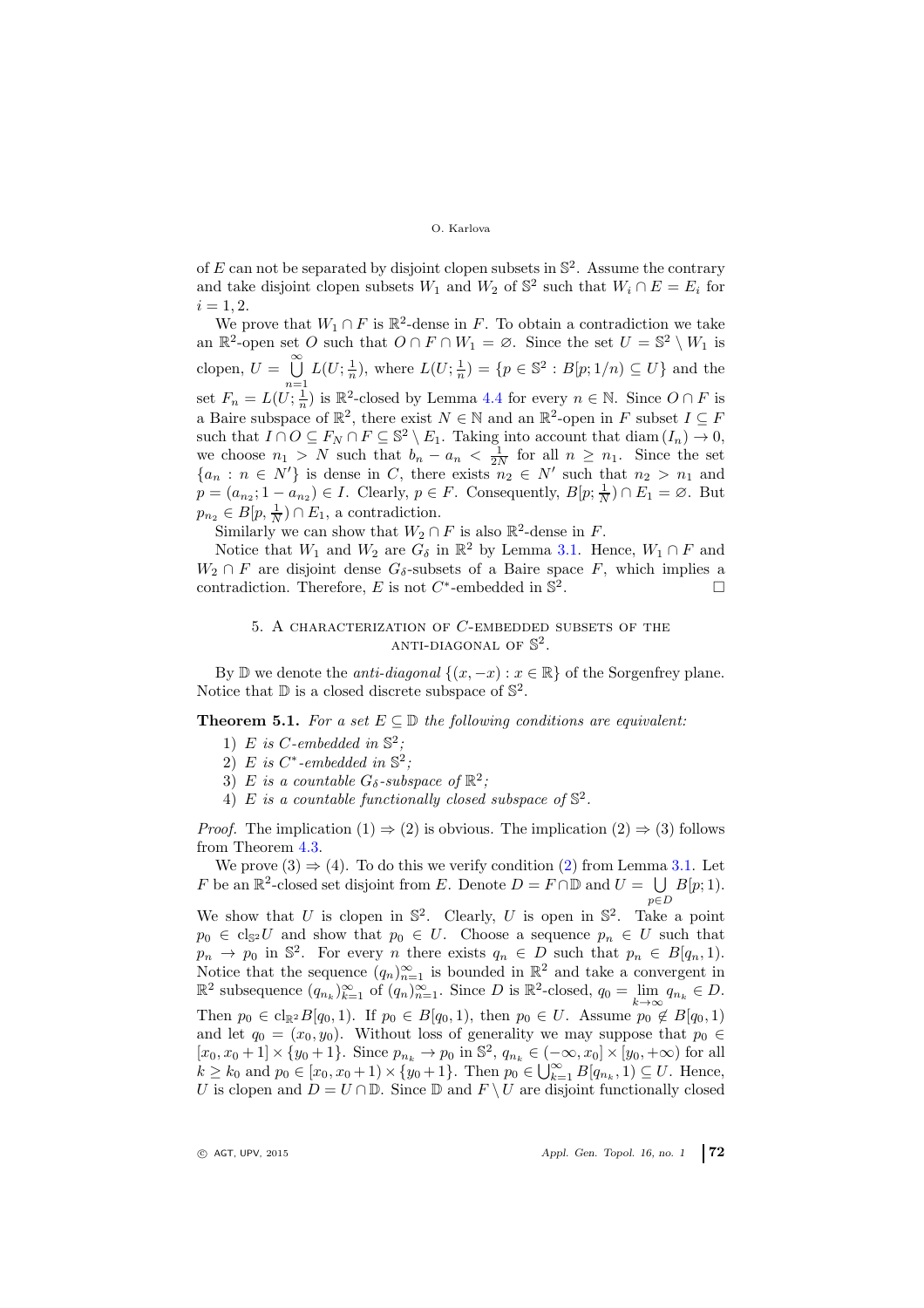subsets of  $\mathbb{S}^2$ , there exists a clopen set V such that  $\mathbb{D} \cap V = \emptyset$  and  $F \setminus U \subseteq V$ . Then  $F \subseteq U \cup V \subseteq \mathbb{S}^2 \setminus E$ . Consequently, F and E are completely separated in  $\mathbb{S}^2$ . Therefore, E is functionally closed in  $\mathbb{S}^2$  by Lemma [3.1.](#page-4-4)

 $(4) \Rightarrow (1)$ . Notice that E satisfy the conditions of Theorem [1.1.](#page-1-0) Indeed, E is z-embedded in  $\mathbb{S}^2$ , since  $|E| \le \aleph_0$ . Moreover, E is well-embedded in  $\mathbb{S}^2$ , since E is functionally closed.

Remark 5.2. Notice that a subset E of  $\mathbb{R}^2$  is countable  $G_{\delta}$  if and only if it is scattered in  $\mathbb{R}^2$ . Indeed, assume that E is countable  $G_{\delta}$ -set which contains a set Q without isolated points. Then Q is a  $G_{\delta}$ -subset of  $\mathbb{R}^2$  which is homeomorphic to  $\mathbb{Q}$ , a contradiction. On the other hand, if E is scattered, then Lemma [4.1](#page-5-2) implies that  $E$  is countable. Since  $E$  is hereditarily Baire and countable,  $E$  is  $G_{\delta}$  in  $\mathbb{R}^2$ .

Finally, we show that the Sorgenfrey plane is not a  $\delta$ -normally separated space. Let  $E = \{(x, -x) : x \in \mathbb{Q}\}\$ and  $F = \mathbb{D} \setminus E$ . Then E is closed and F is functionally closed in  $\mathbb{S}^2$ , since F is the difference of the functionally closed set  $\mathbb D$  and the functionally open set  $\bigcup B[p, 1]$ . But E and F can not be separated  $p \in E$ 

by disjoint clopen sets in  $\mathbb{S}^2$ , because E is not  $G_{\delta}$ -subset of  $\mathbb{D}$  in  $\mathbb{R}^2$ .

### <span id="page-8-0"></span>**REFERENCES**

- <span id="page-8-9"></span>[1] W. Bade, Two properties of the Sorgenfrey plane, Pacif. J. Math. 51, no. 2 (1974), 349–354.
- <span id="page-8-5"></span>[2] R. Blair and A. Hager, Extensions of zero-sets and of real-valued functions, Math. Zeit. 136 (1974), 41–52.
- <span id="page-8-11"></span><span id="page-8-2"></span>[3] G. Debs, *Espaces héréditairement de Baire*, Fund. Math.  $129$ , no. 3 (1988), 199–206.
- [4] R. Engelking, General Topology. Revised and completed edition. Heldermann Verlag, Berlin (1989).
- <span id="page-8-10"></span>[5] L. Gillman and M. Jerison, Rings of continuous functions, Van Nostrand, Princeton (1960).
- <span id="page-8-12"></span>[6] R. Heath and E. Michael, A property of the Sorgenfrey line, Comp. Math. 23, no. 2 (1971), 185–188.
- <span id="page-8-1"></span>[7] T. Hoshina and K. Yamazaki, Weak C-embedding and P-embedding, and product spaces, Topology Appl. 125 (2002), 233–247.
- <span id="page-8-13"></span>[8] O. Kalenda and J. Spurný, *Extending Baire-one functions on topological spaces*, Topology Appl. 149 (2005), 195–216.
- <span id="page-8-4"></span>[9] O. Karlova, On  $\alpha$ -embedded sets and extension of mappings, Comment. Math. Univ. Carolin. 54, no. 3 (2013), 377–396.
- <span id="page-8-6"></span>[10] J. Mack, Countable paracompactness and weak normality properties, Trans. Amer. Math. Soc. 148 (1970), 265–272.
- <span id="page-8-3"></span>[11] H. Ohta, Extension properties and the Niemytzki plane, Appl. Gen. Topol. 1, no. 1 (2000), 45–60.
- <span id="page-8-7"></span>[12] H. Ohta, K. Yamazaki, Extension problems of real-valued continuous functions, in: "Open problems in topology II", E. Pearl (ed.), Elsevier, 2007, 35–45.
- <span id="page-8-8"></span>[13] J. Saint-Raymond, Jeux topologiques et espaces de Namioka, Proc. Amer. Math. Soc. 87, no. 3 (1983), 409–504.